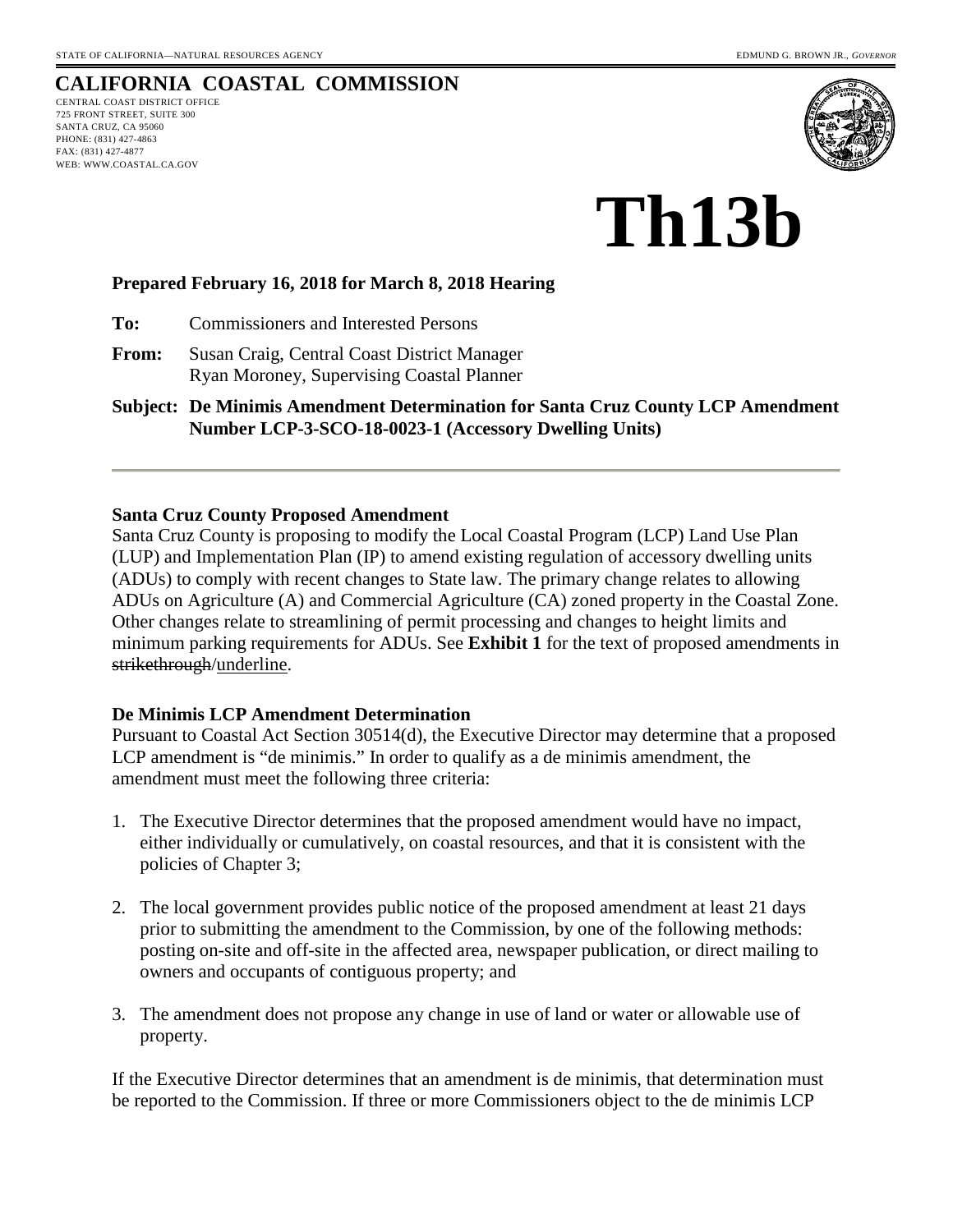amendment determination, then the amendment shall be set for a future public hearing; if three or more Commissioners do not object to the de minimis determination, then the amendment is deemed approved, and it becomes a certified part of the LCP ten days after the date of the Commission meeting (in this case, on March 8, 2018).

**The purpose of this notice is to advise interested parties of the Executive Director's determination that the proposed LCP amendment is de minimis.** Each of the de minimis criteria is discussed briefly below:

- **1. No impact to coastal resources and consistency with Chapter 3 of the Coastal Act:** The proposed amendments would clarify existing regulation of ADUs and bring the County regulations into conformance with recent changes to State law. Specifically, the following changes are proposed:
	- Establish a new category of ADU involving the conversion of all or a portion of the existing residential structure on the property, including the garage (i.e., utilize the existing development footprint)
	- Require a combined Coastal Development Permit/Building Permit processing of ADUs on residentially zoned parcels, and set a mandatory timeline of 120 days for their approval or denial
	- Reduce property line setback requirements for ADUs built above garages
	- Eliminate off-street parking requirements for ADUs in proximity to transit centers with the exception of where parking permits are required for on-street parking during any part of the year (such as in the Live Oak Parking District)
	- Eliminate the requirement for fire sprinklers when not present or required in the primary dwelling
	- Allow ADUs on parcels with septic systems that are: less than one acre in size (outside the urban services line (USL)), and; less than 10,000 square feet in size (within the USL) (for both, adequate septic service is required)
	- On parcels 6,000 square feet or smaller, allow an additional 2% maximum lot coverage and maximum floor area ratio to incentivize the creation of ADUs
	- Provide specific height and setback standards for ADUs located above garages
	- Allow ADUs on Agriculture and Commercial Agriculture zoned parcels with a Coastal Development Permit and public hearing, and consistent with strict findings limiting conversion of commercial agriculture land.

Commission staff worked closely with County staff to ensure that the proposed amendments are consistent with Coastal Act and LUP provisions related to protection of agriculture lands, public access and visual resources. Specifically, a CDP is required to authorize ADUs on land zoned Commercial Agriculture (which both already allow residential use) only when certain narrow findings can be made in order to ensure the protection of agricultural lands: (1) That the parcel is less than one acre in size; or that the parcel has physical constraints (such as adverse topographic, geologic, hydrologic or vegetative conditions) other than size which preclude commercial agricultural use; or that the residential use will be ancillary to commercial agricultural use of the parcel; (2) That the residential use will meet all the requirements pertaining to agricultural buffer setbacks; and (3) that the owners of the parcel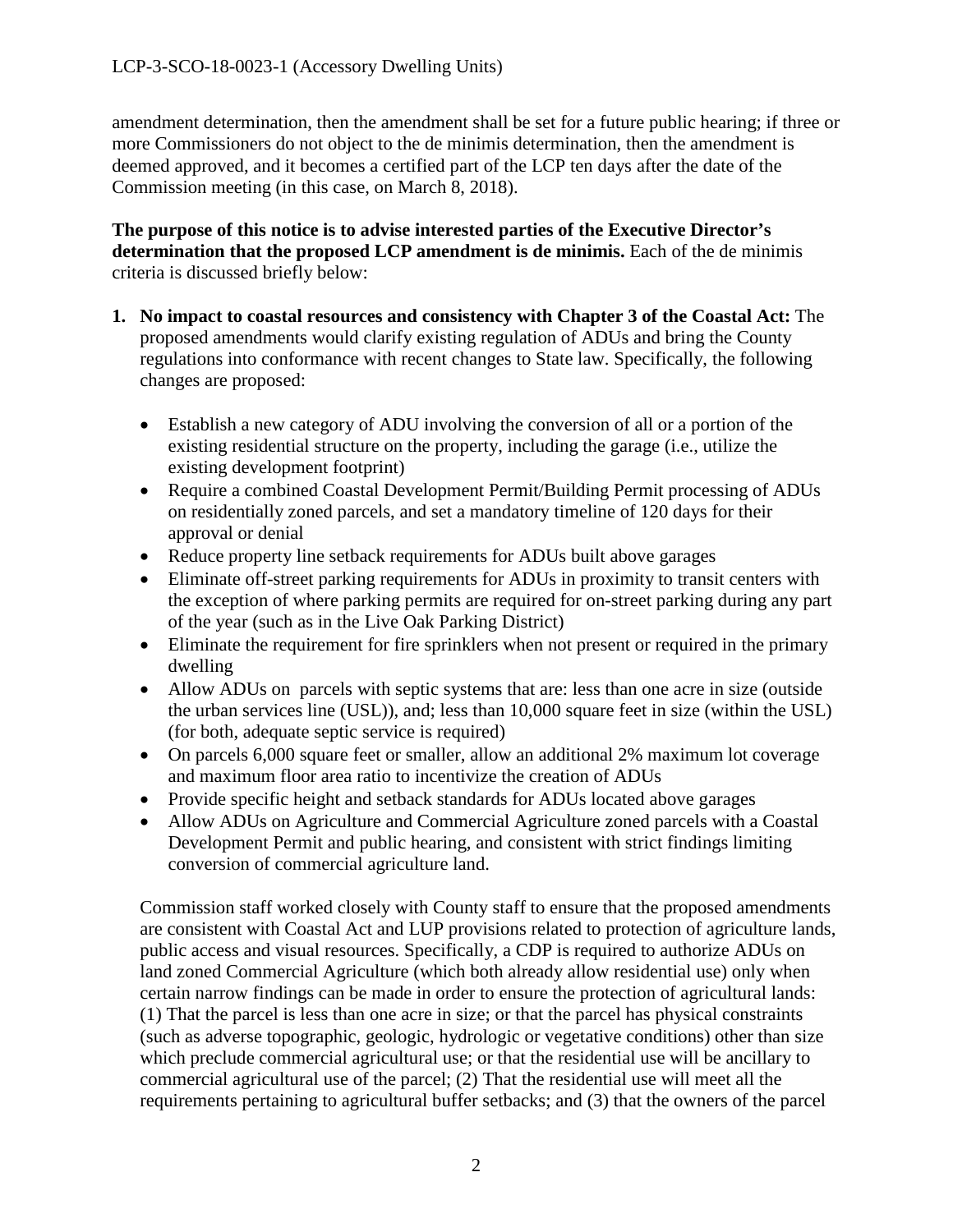have executed binding hold harmless covenants with the owners and agricultural operators of adjacent agricultural parcels. For these zones, the proposed amendment would also clarify that an agricultural parcel may have either an ADU or a caretakers residence (which is already allowed in these zones), but not both. Thus, development potential on these rural, productive lands will remain the same. With respect to public access, the amendment retains off-street parking requirements in areas where on-street permit parking programs exist, such as the Live Oak Parking District, in order to retain such parking for visitors to that area. Finally, the proposed amendment limits the height of ADUs located above garages to a maximum of 24 feet (compared to the previous maximum of 28 feet), which should reduce the mass and scale of such ADUs resulting in more protection of neighborhood character and visual resources. Thus, the proposed amendment will not adversely affect coastal resources, and it is consistent with the policies of Chapter 3 of the Coastal Act.

**2. Provision of public notice:** For the LUP amendment, the County provided public notice in advance of the first Planning Commission hearing (held on December 14, 2016) and in advance of the first Board of Supervisors hearing (held on January 10, 2017). The Board continued consideration of the item to February 7, 2017 and on that date remanded the item to the Planning Commission (which considered the item on January 25, 2017) for further review and recommendation. The Board approved the amendment on February 7, 2017. Prior to the Planning Commission hearing of December 14, 2016, a newspaper advertisement notice was printed on November 30, 2016. Prior to the Board of Supervisors' hearing of January 10, 2017, a newspaper advertisement was printed on December 30, 2016.

 For the IP amendment, The County provided public notice in advance of the first Planning Commission hearing held on October 25, 2017, and the first Board of Supervisors' hearing held on December 5, 2017. The Board continued consideration of the item to January 23, 2018, remanding the item back to the Planning Commission (which considered the item on January 10, 2018) ,for report and recommendation. The Board approved the amendment on February 6, 2018. Prior to the Planning Commission hearing of October 25, 2017, a newspaper advertisement was printed on October 15, 2017. Prior to the Board of Supervisors' hearing of December 5, 2017, a newspaper advertisement notice was printed on November 18, 2017.

 In addition, during both hearing processes, the proposed text was made available to the Planning Commission mailing list and Board of Supervisors' agenda packet distribution list, and was also available for public inspection at the County Planning Department County and on the County's website, in advance of the hearings.

The amendment submittal was subsequently received by the Commission on February 9, 2018 (and filed as complete on February 15, 2018), and therefore, the 21-day noticing requirement has been satisfied.

**3. No change in use of land or allowable use of property:** Residential use is allowed in all the zoning districts affected by the amendment (including Agriculture and Commercial Agriculture zoned properties). Thus, no change in use is proposed by this amendment.